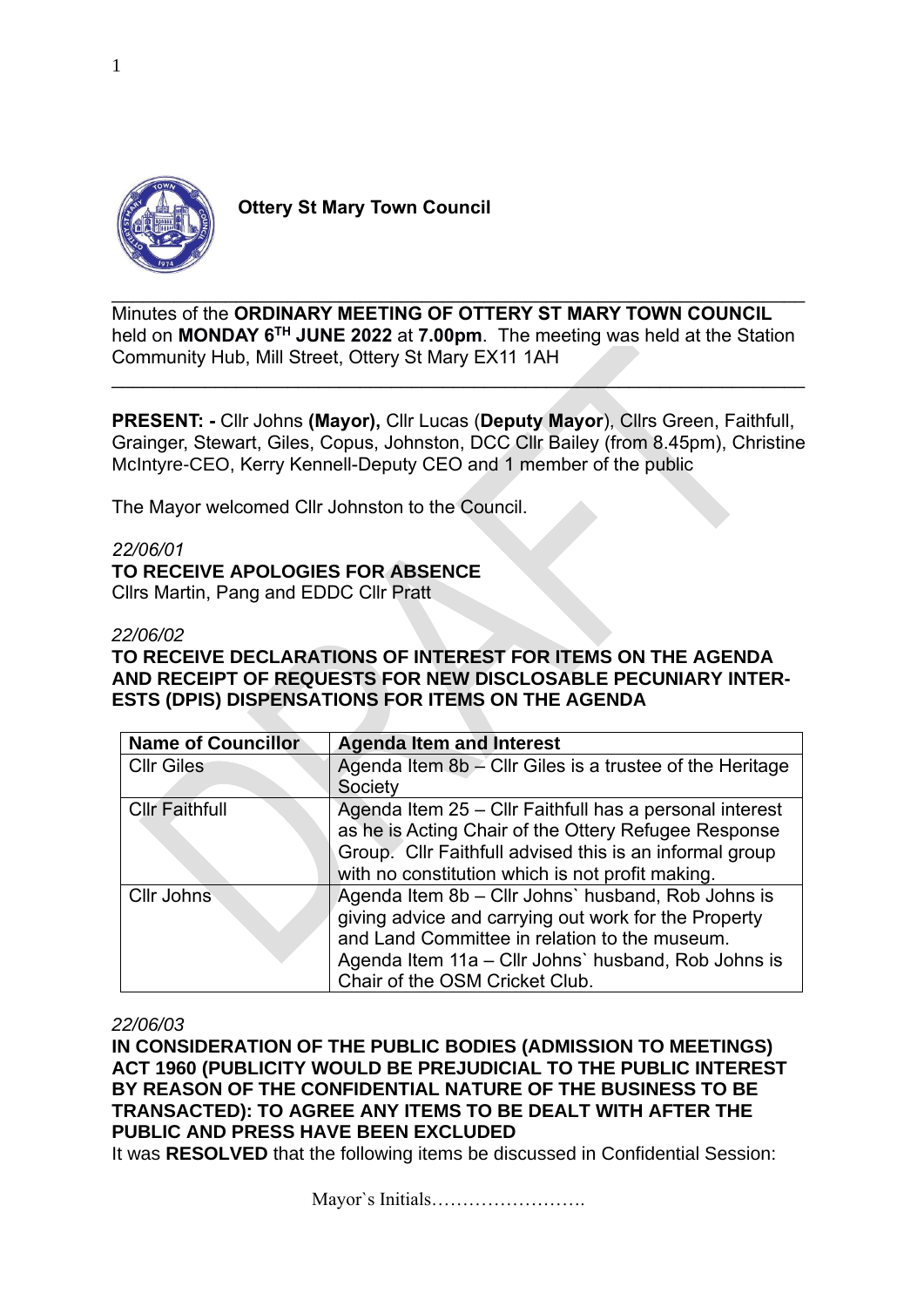Agenda Item 9a -To note the minutes of the Human Resources Committee Meeting of 27th May 2022 (minute refs *HR22/05/01 - HR22/05/07*) and 9b - To approve (if appropriate) any recommendations from the Human Resources Committee

## *22/06/04*

## **TO ALLOW MEMBERS OF THE PUBLIC PRESENT TO SUBMIT QUESTIONS/COMMENTS FOR CONSIDERATION** *Individual contributions will be limited to 3 minutes*

No matters were raised.

#### *22/06/05*

## **TO RECEIVE THE MINUTES OF THE ANNUAL MEETING OF THE TOWN COUNCIL OF 9TH MAY 2022 (MINUTE REFS** *22/05/01 – 22/05/49***), AND TO APPROVE THE SIGNING OF THE MINUTES BY THE MAYOR AS A CORRECT RECORD**

The minutes of 9<sup>th</sup> May 2022 (minute refs  $22/05/01 - 22/05/49$ ) were presented and Cllr Giles proposed that Minute 22/05/37 is deleted and replaced with: Devon County Council Public Rights of Way Definitive Map Review Consultation

It was agreed to forward the following comments to Devon County Council

- Bridleway 9 Landscore Lane proposal to change status from Bridleway to Byways Open To All Traffic - very strongly object
- Bridleway 62 near Claypitts Farm
- Proposal to change status from Bridleway to Byways Open To All Traffic very strongly object
- Claimed Footpath near FP64/Hollow Head Cross support
- Claimed Footpath near Rill Farm support
- Claimed Restricted Bridleway near Metcombe support
- Claimed Footpath near former Ottermill Switchgear building, from Mill Street to the Tumbling Weir Hotel – support

It was **RESOLVED** this change should be made. The minutes were then signed by the Mayor as a true record of the meeting.

*It was agreed to defer Agenda Item 6 until Cllr Bailey arrives.*

#### *22/06/06*

## **TO NOTE THE MINUTES OF THE PLANNING COMMITTEE MEETING OF 28TH APRIL 2022 (MINUTE REFS** *P22/04/010 – P22/04/19***), 16TH MAY 2022 (MINUTE REFS** *P22/05/01 - P22/05/09***) AND 31ST MAY 2022 (MINUTE REFS** *P22/05/10 - P22/05/18***)**

The minutes of the Planning Committee Meeting of 28<sup>th</sup> April 2022 (minute refs *P22/04/10 – P22/04/19*), 16th May 2022 (minute refs *P22/05/01 – P22/05/09*) AND 31st May 2022 (minute refs *P22/05/10 – P22/05/18*) were noted. Cllr Copus advised that following the Planning Committee Meeting on 31st May he has spoken to the agent working on behalf of Sainsburys to confirm that the application will still enable overnight parking for residents which has been in existence through the social contract that has been in place since Sainsburys opened in the town. There is limited on street parking in the town and allowing evening parking will help keep the town alive and vibrant. The agent has confirmed that parking will be allowed from 7pm until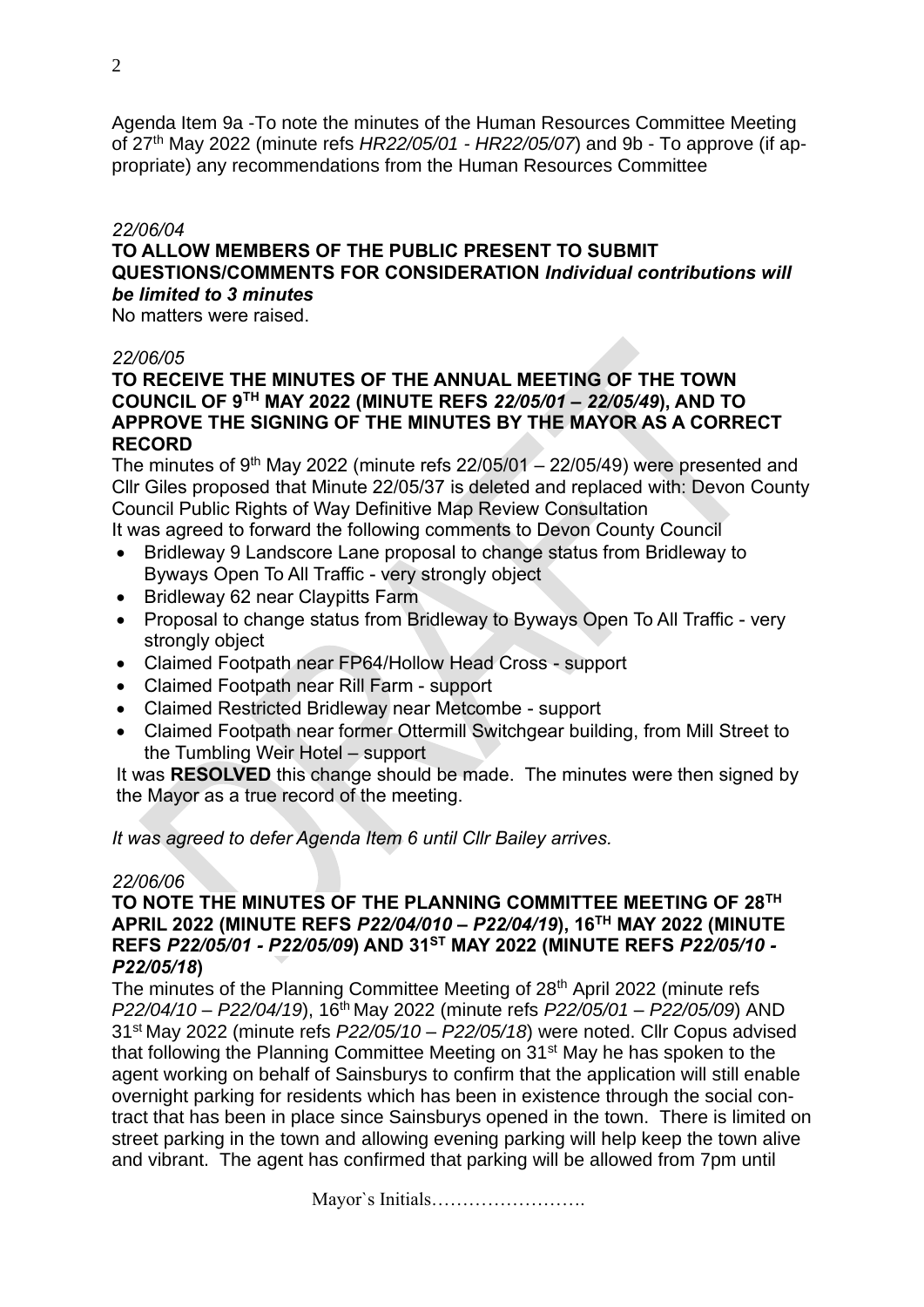7am Monday – Sunday and that the visuals will be updated accordingly. Cllr Copus reiterated how the town values Sainsburys but that this is a great result for local democracy. The Council thanked Cllr Copus for his actions to resolve this situation. Cllr Copus asked the Councillors whether any of them would consider joining the Planning Committee. It was noted that the Planning Committee can only comment on an actual planning application whereas the Council can go further and comment on the impact to the whole town.

# *22/06/07*

# **PROPERTY AND LAND COMMITTEE:**

# **a. TO NOTE THE MINUTES OF THE PROPERTY AND LAND COMMITTEE MEETING OF 26TH MAY 2022 (MINUTE REFS** *PL22/05/01 - PL22/05/16***)**

The minutes of the Property and Land Committee meeting of 26<sup>th</sup> May 2022 (minute refs *PL22/05/01 - PL22/05/16*) were noted.

# **b. TO APPROVE (IF APPROPRIATE) ANY RECOMMENDATIONS FROM THE PROPERTY AND LAND COMMITTEE MEETING**

# **COUNCIL OFFICES:**

It was **RESOLVED** to accept Heritage`s quote to carry out the works to the cellar at a cost of £11,900 plus VAT. A 5% discount is available if 75% of the payment is received in advance. It was also **RESOLVED** that the CEO will seek confirmation from the internal auditor whether there is any problem with the Council doing this if they have considered the risk level and checked the accounts at Companies House. The Council has dealt with this company since 2011.

It was further RESOLVED that the works included in the quote (but listed separately for plaster lining, a skim coat be deleted with the joints filled and taped on the internal stud wall and costed at £780 plus Vat) be proceeded with.

# Damp in the Council Offices

It **RESOLVED** that any damp patches be repainted with antifungal paint, heaters be installed in the toilets and to ensure all rooms in the Council Offices were well ventilated and aired.

# Fire Risk Assessment - Police

It was **RESOLVED** that the Council should have a procedure in place for evacuating the Council Offices and that a meeting be arranged with the Police in order to progress this.

# Safety Checks

It was **RECOMMENDED** that a regular inspection of the Council`s properties be carried out and that maintenance/inspection logs be kept of each property. Argos had quoted for works revealed in the safety check. It was **RECOMMENDED** that two further quotes be obtained.

# Office Update

It was **RECOMMENDED** that a security camera be obtained for the downstairs office to enhance the Administrator`s safety if she had to see visitors downstairs. **Tenants** 

# It was **RESOLVED** that the tenancy for Office 7 be offered to TreatsRYummy who were prepared to pay the full asking rent.

Use of the Council Offices Accommodation

It was **RESOLVED** that a Working Group be set up to investigate the best use of the rooms in the Council Offices – whether this was to be community use at reduced rates/FOC, or to operate and use the rooms to generate a revenue stream. Planting Trees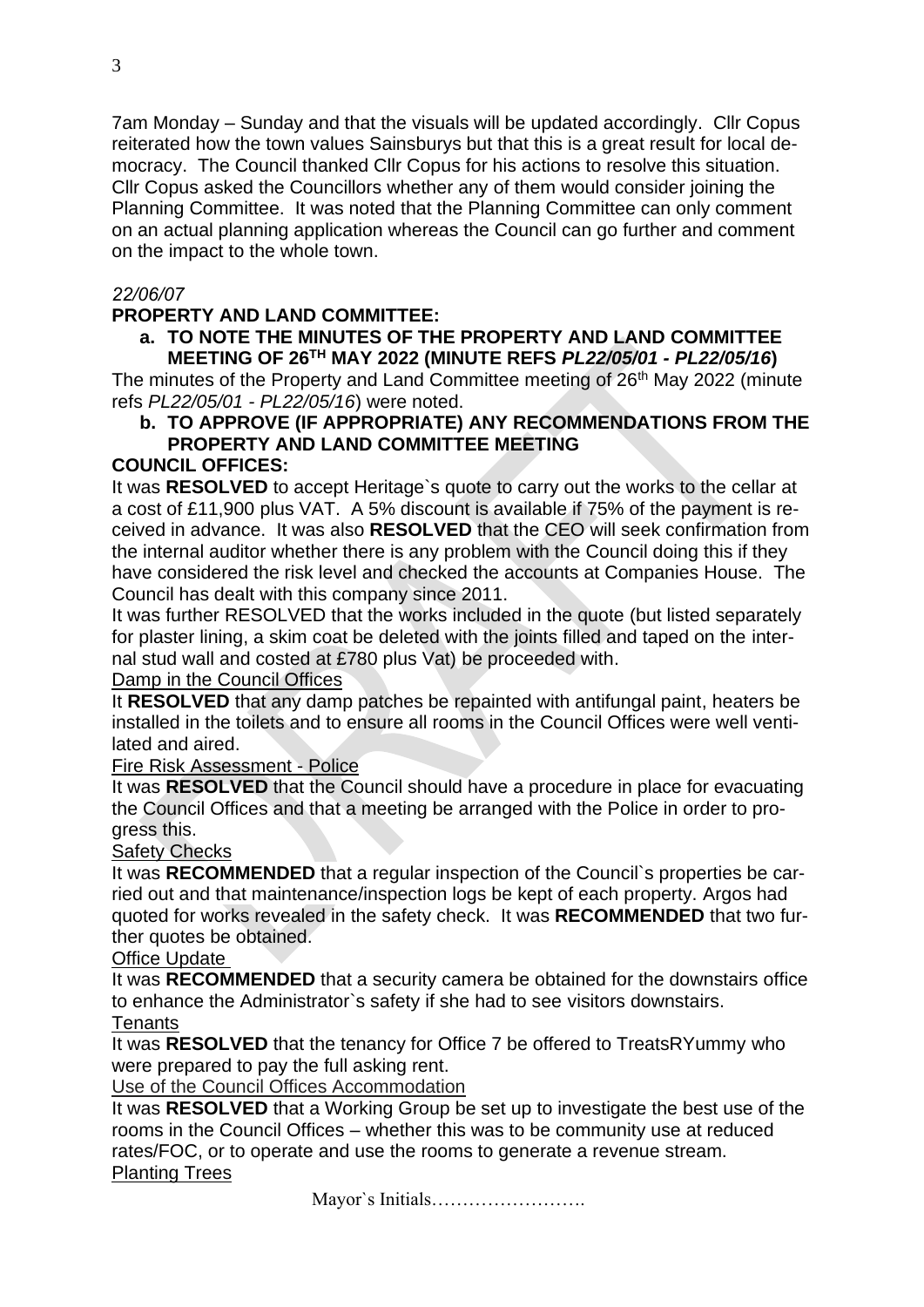It was **RESOLVED** that the CEO set up a meeting with members of the Bowling Club asap re the proposed siting of trees as requested by the Bowling Club.

# *Cllr Giles left the meeting.*

**THE MUSEUM** - Legals - The Proposed 20+ years lease and an agreement for lease

It was **RESOLVED** that the matter should now progress to a full repairing lease. However the Heads of Terms (HOTs) needed to be agreed by both parties in the first instance. It was **RESOLVED** that a further meeting with the Heritage Society be arranged to agree the terms of the HOTs and then solicitors could be instructed to prepare a lease.

# **Windows**

It was **RESOLVED** that quotes be obtained for the cost of the windows in PVC and timber.

*The Mayor left the meeting.* 

It was **RESOLVED** that Rob Johns carry out the repair to the museum window in the sum of £355 as per his August 2021 quote.

*Cllr Giles and the Mayor re-joined the meeting once the Museum had been discussed.* 

# Bowling Club (`BC`) Access

It was **RESOLVED** that a Deed of Grant between Western Power and the Town Council be progressed (to allow the Council a right of way over WP`s accessway) Skate Park

It was **RESOLVED** the Council`s solicitor be advised that in view of the limitation on the operational hours of the skatepark (re the safeguarding measures) and as a consequence, the provisions of the lease could not be exercised fully (there was now a limitation on the times the skatepark could be used), it would be unreasonable for the Council to have to pay DCC`s legal costs of £500. It was further **RESOLVED** to progress the Deed of Variation and advise the Council`s solicitor accordingly Miscellaneous Property Matters

It was **RESOLVED** that the maintenance/safety checks of properties be considered by the CEO and Deputy CEO and for them to prepare a paper to ascertain the work involved to enable whether or not staffing needs to be increased

To consider on which basis the 12 car parking spaces at Victoria Terrace are to be let to residents – this was covered in minute *22/06/26.*

# *22/06/08*

# **STATION COMMUNITY HUB MANAGEMENT COMMITTEE - TO RECEIVE AN UPDATE**

Cllr Green gave an update that SPACE have successfully concluded their recruitment process and the first session should start on 23<sup>rd</sup> June with two sessions planned from September. There will also be summer holiday activities offered. The contract has been signed by SPACE and returned to the Council. SPACE will be advertising the sessions using their social media platforms.

# *22/06/09*

**S106:** 

**a. UPDATE AND APPROVAL OF ANY RECOMMENDATIONS OR PERTI-NENT MATTERS (TO BE A REGULAR AGENDA ITEM)**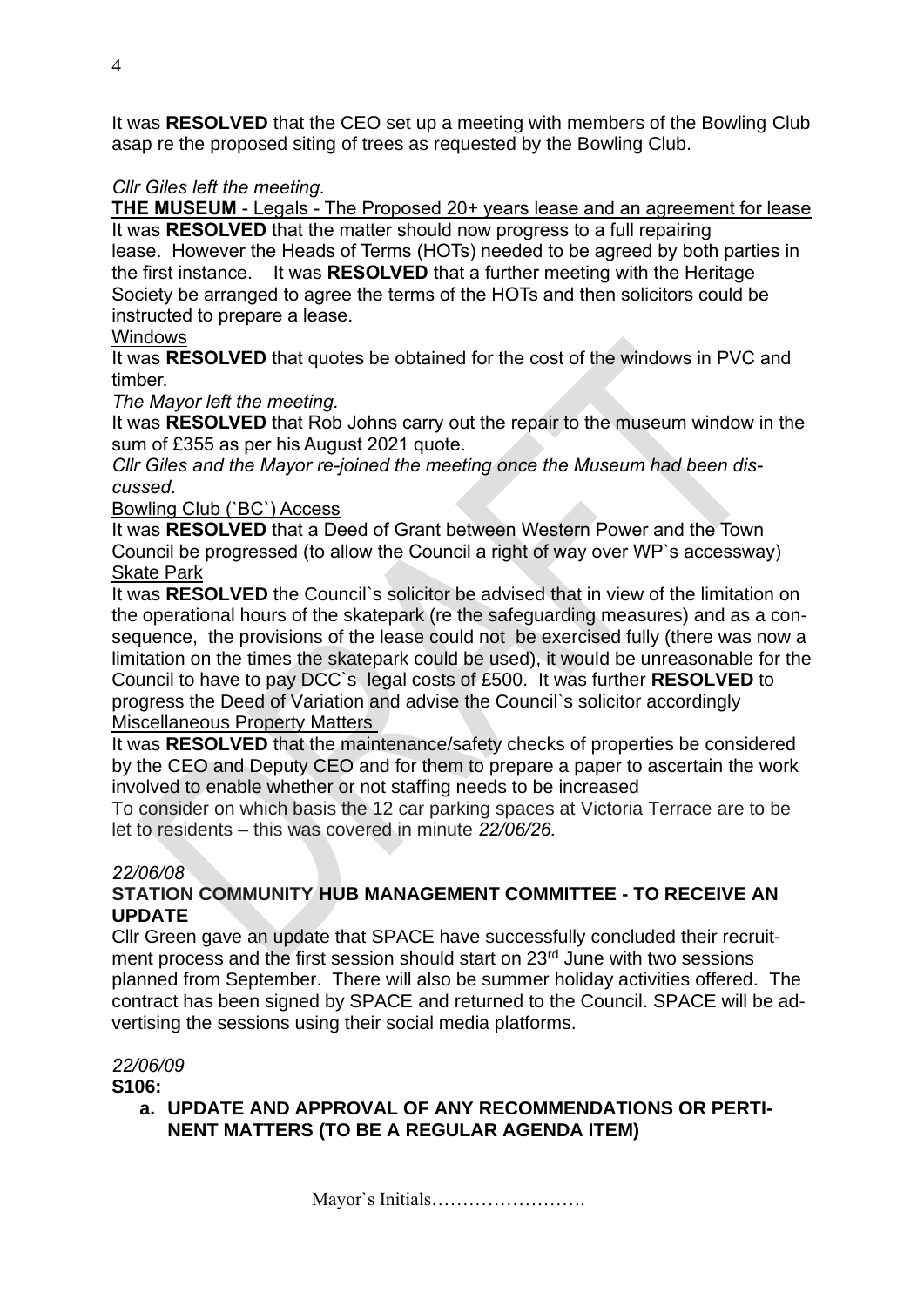An initial meeting has been held with David Hemstock who is working on a more detailed plan. A meeting will be arranged shortly between ALL stakeholders. The tennis and netball clubs intend to use the MUGA for league matches and will also investigate whether they can apply for any grant funding to support this.

# **b. TO CONSIDER (AND APPROVE IF APPROPRIATE) THE REPRIORITISA-TION OF CURRENT SECTION 106 PROJECTS TAKING INTO CONSIDER-ATION THAT NO SUITABLE SITE FOR PLAY AREA IN ALFINGTON HAS BEEN IDENTIFIED**

It was **RESOLVED** to put the play area for Alfington on hold until a suitable site can be located. It was confirmed that the provision of facilities in Alfington continues to be a priority for the Council.

## *22/06/10*

# **REGENERATION AND CLIMATE ACTION COMMITTEE – TO RECEIVE AN UP-DATE**

Cllr Lucas advised that two consultants have visited the parish and both have sent formal summaries of their visits which were very positive. A third consultant was unable to offer their services due to their workload. A Regeneration and Climate Action Committee meeting will be arranged shortly.

## *22/06/11*

# **POLICE MATTERS**

No report was received.

## *22/06/12*

# **CONFIRMATION OF DECISIONS MADE UNDER THE SCHEME OF DELEGA-TION**

The Mayor, Cllrs Lucas and Stewart agreed for the Council handyman to clear a gully at Strawberry Lane. The Mayor, Cllrs Lucas and Stewart agreed to purchase plants from the Hospiscare plant stall.

## *22/06/13*

## **FINANCIAL MATTERS:**

**a. TO CONSIDER AND APPROVE THE MAY 2022 COUNCIL SCHEDULE OF PAYMENTS**

It was **RESOLVED** to approve the May 2022 Council Schedule of Payment in the sum of £22,141.12.

# **b. TO APPROVE THE Q4 2021/22 QUARTERLY ACCOUNTS**

These were not circulated to Councillors as are included in agenda item 22/06/04.

## *22/06/14*

**TO APPROVE THE ACCOUNTS FOR THE YEAR ENDING 31ST MARCH 2022** It was **RESOLVED** to approve the accounts for year ending 31<sup>st</sup> March 2022.

#### *22/06/15*

# **TO APPROVE THE ANNUAL GOVERNANCE STATEMENT – SECTION 1 AN-NUAL GOVERNANCE STATEMENT 2021/22**

It was **RESOLVED** to approve the Annual Governance Statement – Section 1 for year ending 31<sup>st</sup> March 2022.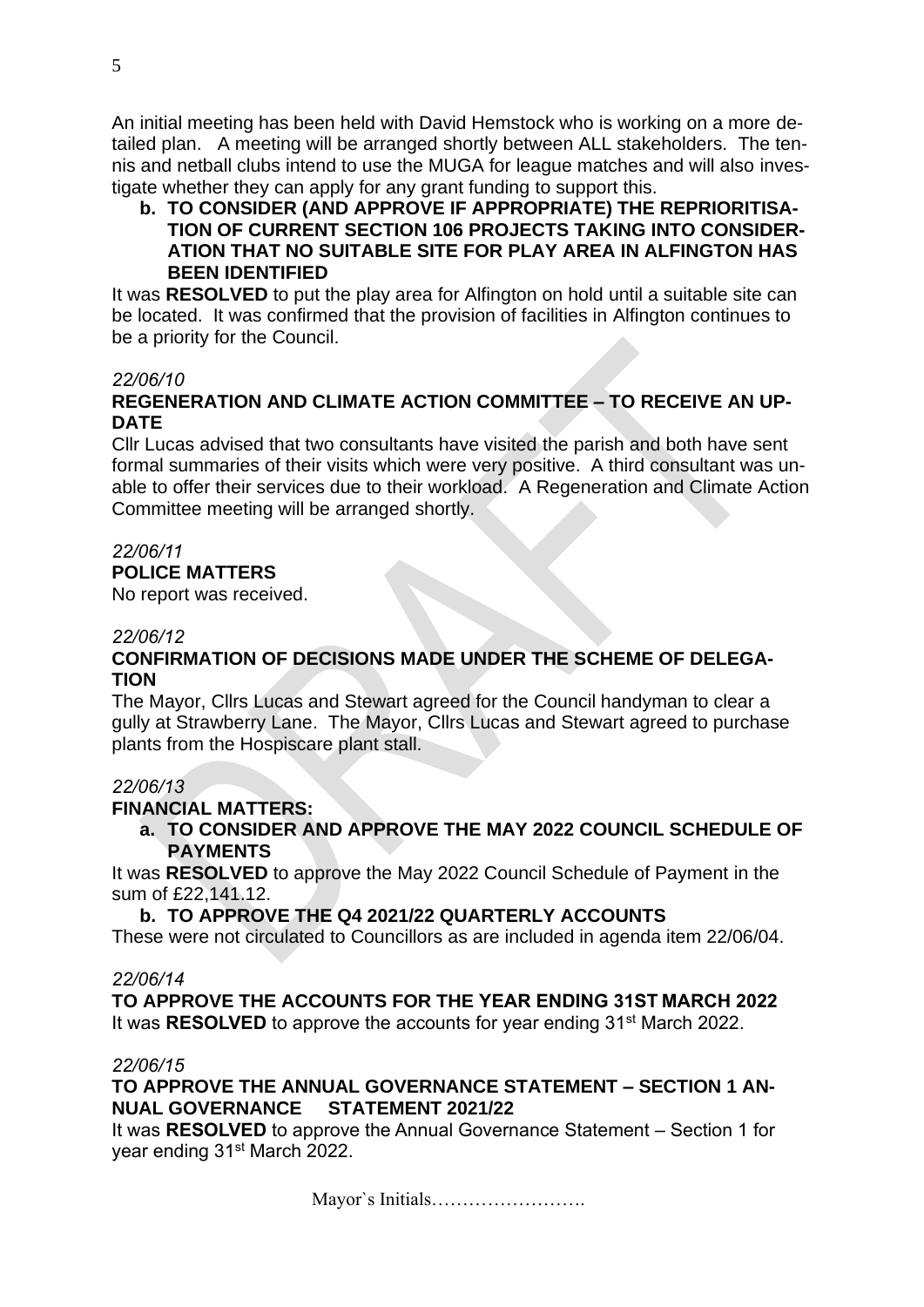## *22/06/16*

# **TO CONSIDER AND APPROVE ACCOUNTING STATEMENTS 2021/22 – SEC-TION 2**

It was **RESOLVED** to approve the Accounting Statements – Section 2 for year ending 31st March 2022.

## *22/06/17*

## **TO RECEIVE AND APPROVE THE REPORT OF THE INTERNAL AUDITOR (ALI-SON MARSHALL) AND TO APPROVE (IF APPROPRIATE) TO REAPPOINT HER AS THE INTERNAL AUDITOR FOR THE 2022/23 INTERNAL AUDIT**

It was **RESOLVED** to approve the report of the Internal Auditor. It was further **RE-SOLVED** to reappoint Alison Marshall as the Internal Auditor for the 2022/23 internal audit. The Council thanked the Office staff for their work on the audit.

## *22/06/18*

# **TO CONSIDER EDDC`S CODE OF CONDUCT AND WHETHER THE COUNCIL WISHES TO ADOPT IT**

Cllr Stewart expressed disappointment that the new Code of Conduct does not include the NOLAN principles. It was **RESOLVED** to adopt EDDC's new code of conduct. Clarification will be sought on the training available from EDDC.

## *22/06/19*

# **TO CONSIDER AND APPROVE (IF APPROPRIATE) TO CONTINUE TO INCUR THE ANNUAL SERVICING COSTS OF THE DEVON AIR AMBULANCE LANDING SITE**

It was **RESOLVED** to continue to incur the annual servicing costs of £89.95 plus VAT for the Devon Air Ambulance Landing site.

## *22/06/20*

# **GRANT APPLICATION - TO CONSIDER (AND APPROVE IF APPROPRIATE) A COMMUNITY GRANT REQUEST FROM THE OTTERY LITERARY FESTIVAL**

The grant application was discussed. It will tie in with the 250<sup>th</sup> anniversary of the birth of Samuel Taylor Coleridge. The Council will act as a guarantor if the remaining funds cannot be raised. It was **RESOLVED** to pay the following annual grant: Ottery Literary Festival **Election** 1 £1560

## *22/06/21*

# **TOURISM WORKING GROUP: UPDATE AND APPROVAL OF ANY RECOMMEN-DATIONS OR PERTINENT MATTERS**

The Council is currently waiting for a decision from EDDC on the grant application.

*22/06/22*

# **TO CONSIDER WHETHER THE COUNCIL WISHES TO RUN HYBRID MEETINGS AND TO CONSIDER A QUOTATION FOR EQUIPMENT TO ENABLE HYBRID MEETINGS (AND TO APPROVE IF APPROPRIATE)**

There was a lengthy discussion regarding this. Current legislation states that a Council can hold hybrid meetings but that those accessing the meeting remotely cannot take part in any voting and are there as an observer who can only speak during public participation. Cllr Faithfull proposed deferring this item until next month but there was no seconder. It was proposed by Cllr Lucas and seconded by Cllr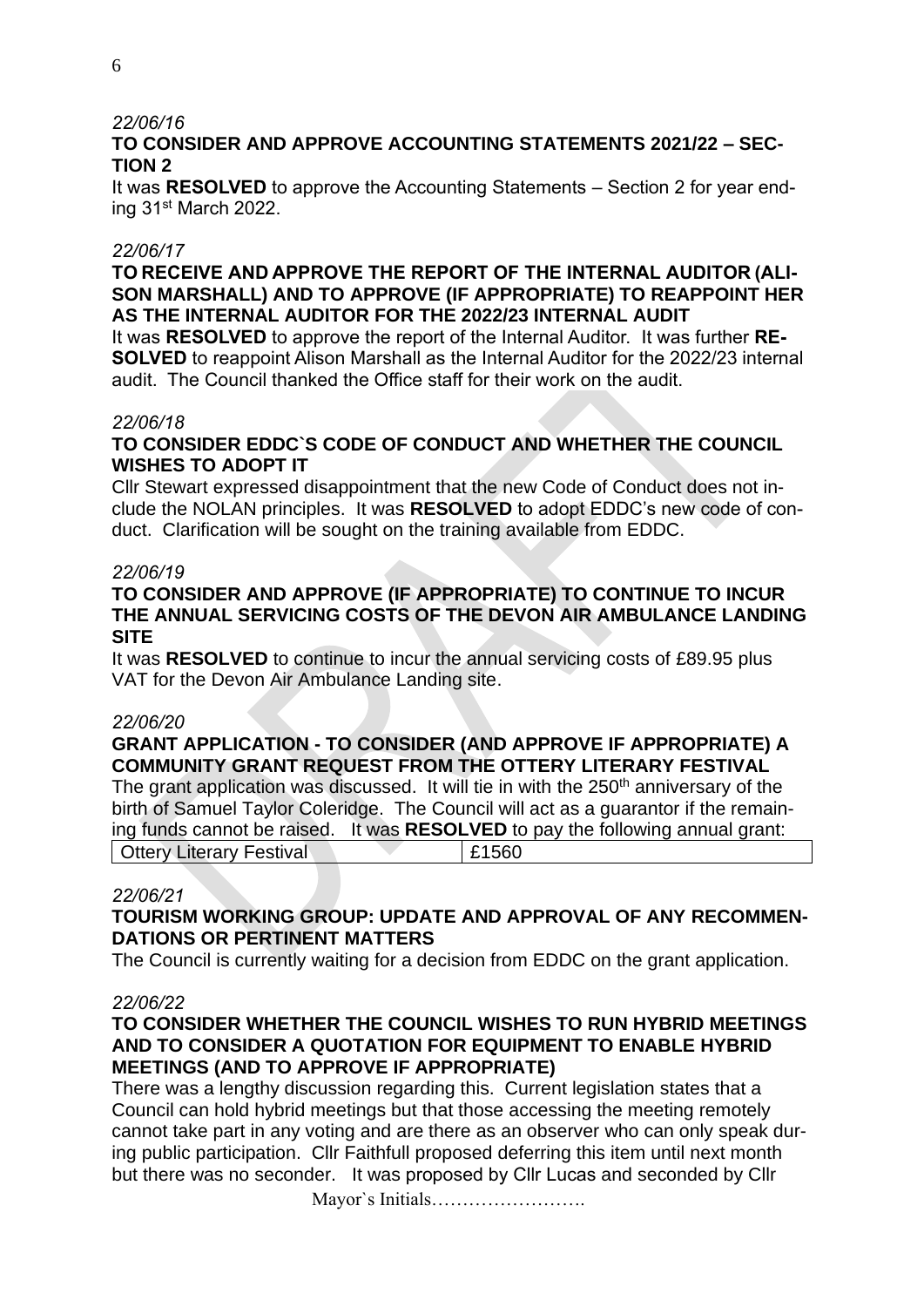Grainger that the Council set up a Working Group to investigate the best use of the rooms in the Council Offices – whether this was to be community use at reduced rates/FOC, or to operate and use the rooms to generate a revenue stream. The Working Group will also investigate the equipment that is required. It was **RE-SOLVED** that a Working Group will be set up to look at the use of the Council Offices including the use of digital equipment.

#### *22/06/23*

## **TO CONSIDER REQUESTS FROM CLLR FAITHFULL FOR UKRAINIAN REFU-GEES TO I. HAVE THE USE OF THE COUNCIL MEETING ROOM/CHAMBER FOR ENGLISH LESSONS AND II. FOR THE COUNCIL TO PROVIDE GAZEBOS AT PRIVATE DWELLINGS FOR UKRAINIANS TO MEET**

The Council AGREED in principle to the Council Meeting Room/Chamber being used to provide English lessons. Cllr Faithfull will complete a hire form which will provide the Office staff with all necessary information. *Cllr Faithfull abstained*. It was **RESOLVED** that the Ottery Refugee Group can use the Council gazebos subject to Cllr Faithfull completing a hire form. *Cllr Faithfull abstained*.

## *EDDC Cllr Bailey joined the meeting.*

#### *22/06/24*

# **THE UNVEILING OF THE STATUE OF SAMUEL TAYLOR COLERIDGE ON 21ST OCTOBER – TO DECIDE COUNCIL REPRESENTATION**

The CEO advised that the Mayor and all Councillors were invited to attend the unveiling of the statue of Samuel Taylor Coleridge at 11am on 21st October. The CEO will circulate the invitation to all Councillors.

#### *22/06/25*

## **TO APPOINT AN ADDITIONAL COUNCIL MEMBER ON THE PROPERTY AND LAND AND HUMAN RESOURCES COMMITTEES IN VIEW OF CLLR FAITH-FULL`S RESIGNATION FROM THE SAID COMMITTEES**

It was **RESOLVED** that Cllr Grainger will join the Human Resources Committee. All councillors were asked to consider whether they could join the Property and Land Committee meeting. This could be held at a different time of day if required.

#### *22/06/26*

## **TO CONSIDER ON WHICH BASIS THE 12 CAR PARKING SPACES AT VICTO-RIA TERRACE ARE TO BE LET TO RESIDENTS**

It was proposed by Cllr Lucas, seconded by Cllr Johns and **RESOLVED** that a residents meeting be arranged to ask the residents for their input.

#### *22/06/27*

# **TO RECEIVE REPORTS FROM EDDC AND DCC COUNCILLORS**

**DCC Cllr Bailey** advised that an appeal had been submitted against the Straitgate Quarry application which was refused on 1 December 2021. Cllr Bailey hopes that DCC will robustly defend their decision. The Council has always consistently opposed the sand and gravel quarry at Straitgate and is disappointed to learn that an appeal has been submitted at such a late date. Over 100 communities have applied for a 20mph scheme but it is thought only 4 will be selected which will be confirmed in early July. The huge uptake demonstrates the public support to reduced speed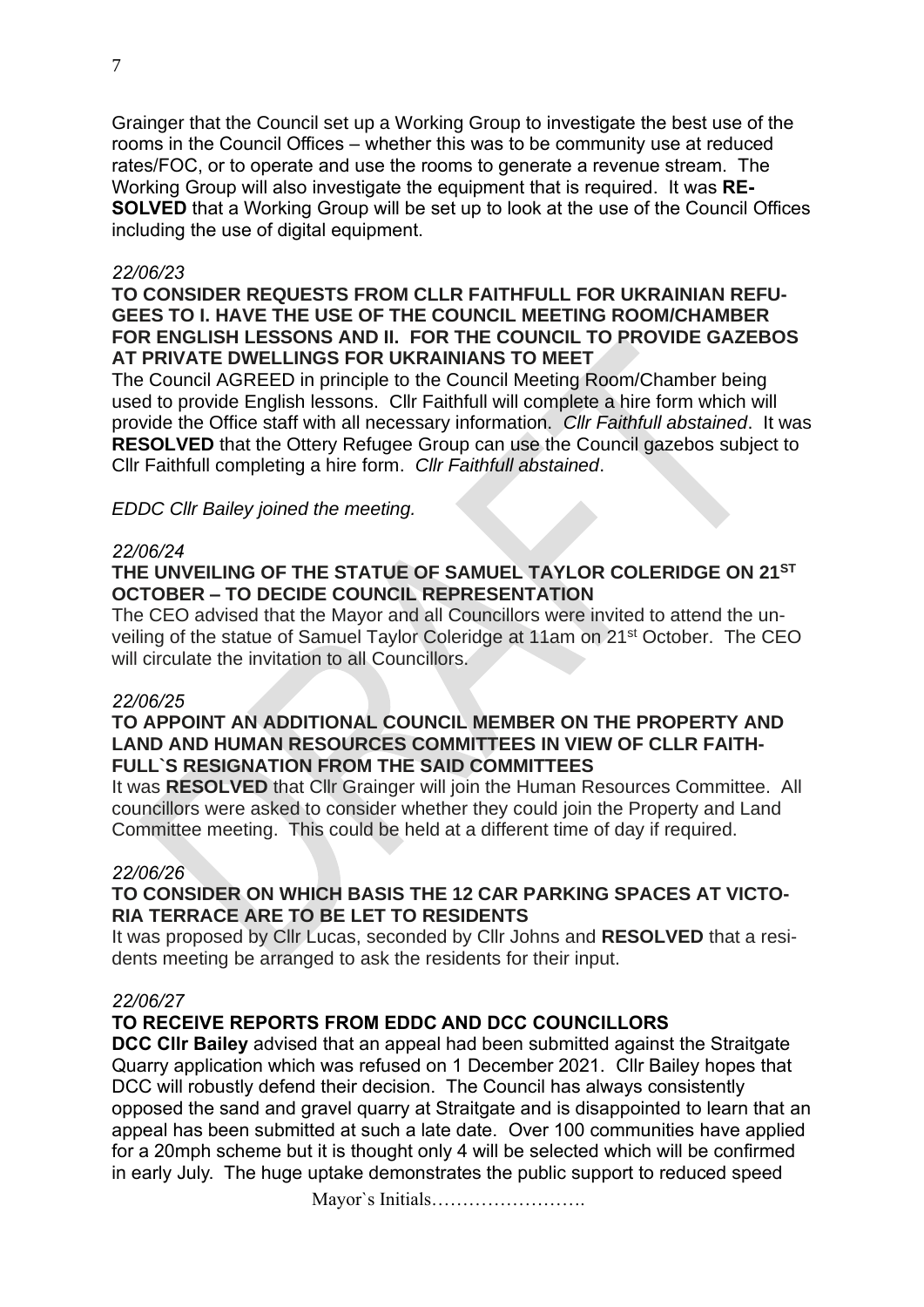limits. Cllr Bailey was disappointed that she was voted down for supporting the ban of Neonics.

**EDDC Cllr Johns** has been approached by a resident regarding wheelchair access to Millennium Green and Winters Lane. Cllr Faithfull advised that FP97 and FP98 are the responsibility of DCC. Cllr Faithfull will go back to the resident regarding this. **EDDC Cllr Faithfull** reminded the Council that the Strategic Planning Meeting was taking place on  $7<sup>th</sup>$  June.

**EDDC Cllr Pratt** – no report received.

#### *22/06/28*

#### **REPORT FROM THE MAYOR**

The Mayor reported that the beacon was lit on  $2^{nd}$  June and on  $3^{rd}$  June there was a Picnic in the Park at the Land of Canaan. The Mayor visited the Kings Reach Nursing Home. A vintage dance planned for the  $4<sup>th</sup>$  June had to be cancelled to a lack of ticket sales. The commemorative events finished on 5<sup>th</sup> June with a Vintage Cricket Match. Thanks were given to the Mayor for her work in ensuring the events were a success. The Mayor passed on her thanks to the Jubilee Working Group, the Councillors who helped with the events and the Office Staff.

#### *22/06/29*

#### **REPORT FROM THE CEO/DEPUTY CEO**

The CEO and Deputy CEO had nothing to report.

#### *22/06/30*

## **THE QUEEN'S PLATINUM JUBILEE WORKING GROUP – TO RECEIVE AN UP-DATE OF THE EVENT**

This was covered in 22/06/28. Cllr Johnston thanked the Council for their grant towards the Tipton St John commemorations.

#### *22/06/31*

# **BLOOM IN OTTERY – TO RECEIVE AN UPDATE**

Cllr Lucas passed on his thanks to Nick Sneller and Rupert Banks who have achieved a significant amount of planting using pollinators and edibles. There is a planned approach to the planting which will use more perennials. The group may look at purchasing a portable water bowser to make watering easier.

#### *22/06/32*

#### **TO NOTE ANY SPECIFIC CORRESPONDENCE RECEIVED**  None received.

#### *22/06/33*

## **TO NOTE ANY REPORTS PREVIOUSLY E-MAILED BY COUNCILLORS OF MEETINGS ATTENDED**

There were none.

#### *22/06/34*

#### **COUNCILLORS QUESTIONS ON COUNCILLORS' BUSINESS**

Cllr Copus showed the Council the bowl that the Twinning Association will be taking to present to the long-standing Mayor (Burgermeister) of Ilsfeld, Thomas Knoedler when they visit later this month,.